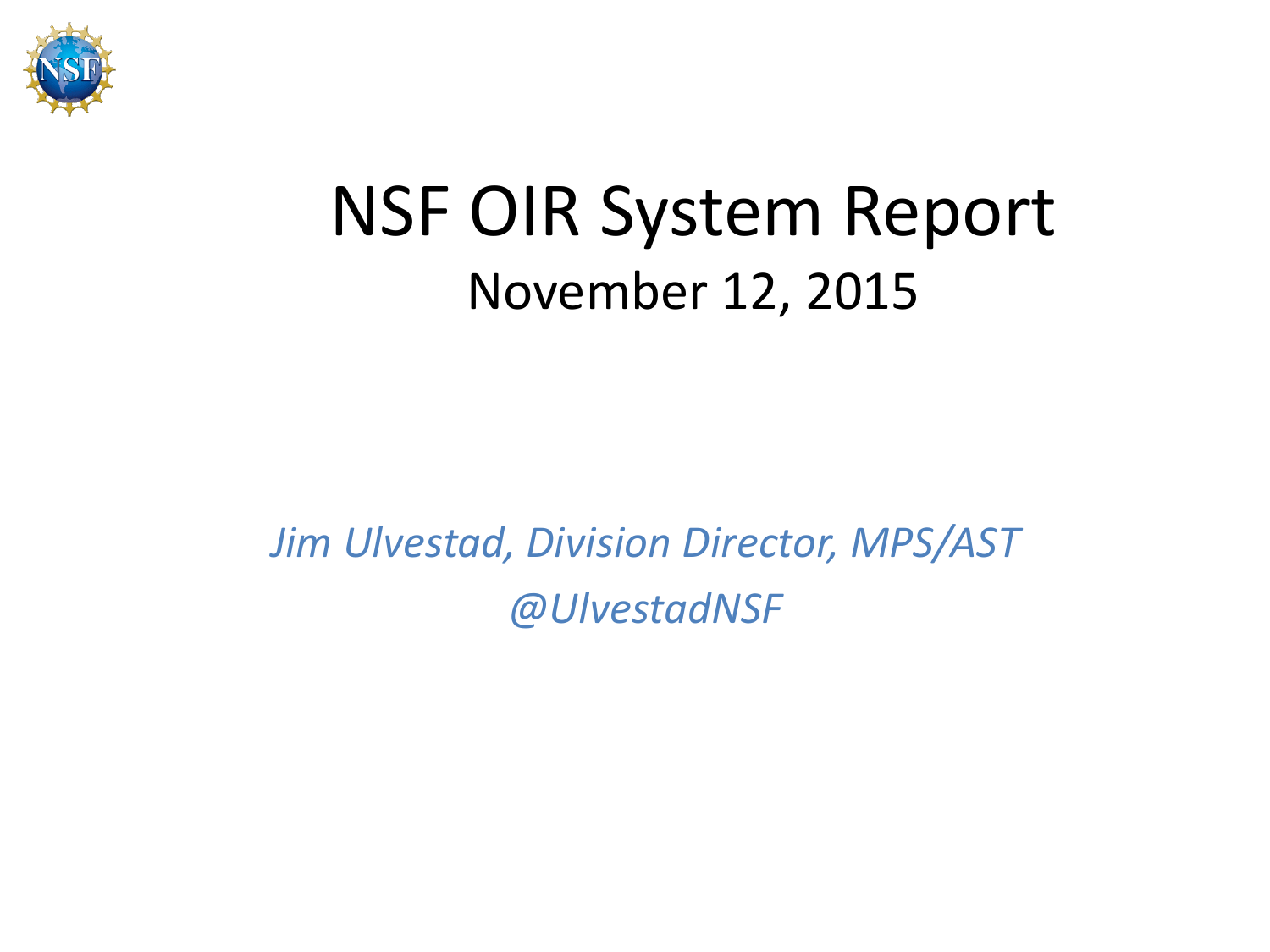

# NRC/CAA OIR System Study

- "A Strategy to Optimize the U.S. Optical and Infrared System in the Era of the Large Synoptic Survey Telescope (LSST)"
- Recommended by AAAC in 2013
- **Committee chaired by Debra Elmegreen, Vassar College,** under auspices of NRC Committee on Astronomy & Astrophysics
- **Three face-to-face meetings** 
	- July 31/August 1; October 12-13; December 2-3
- Report delivered in April 2015
- **NSF initial response in Dear Colleague Letter NSF 15-115,** issued in August 2015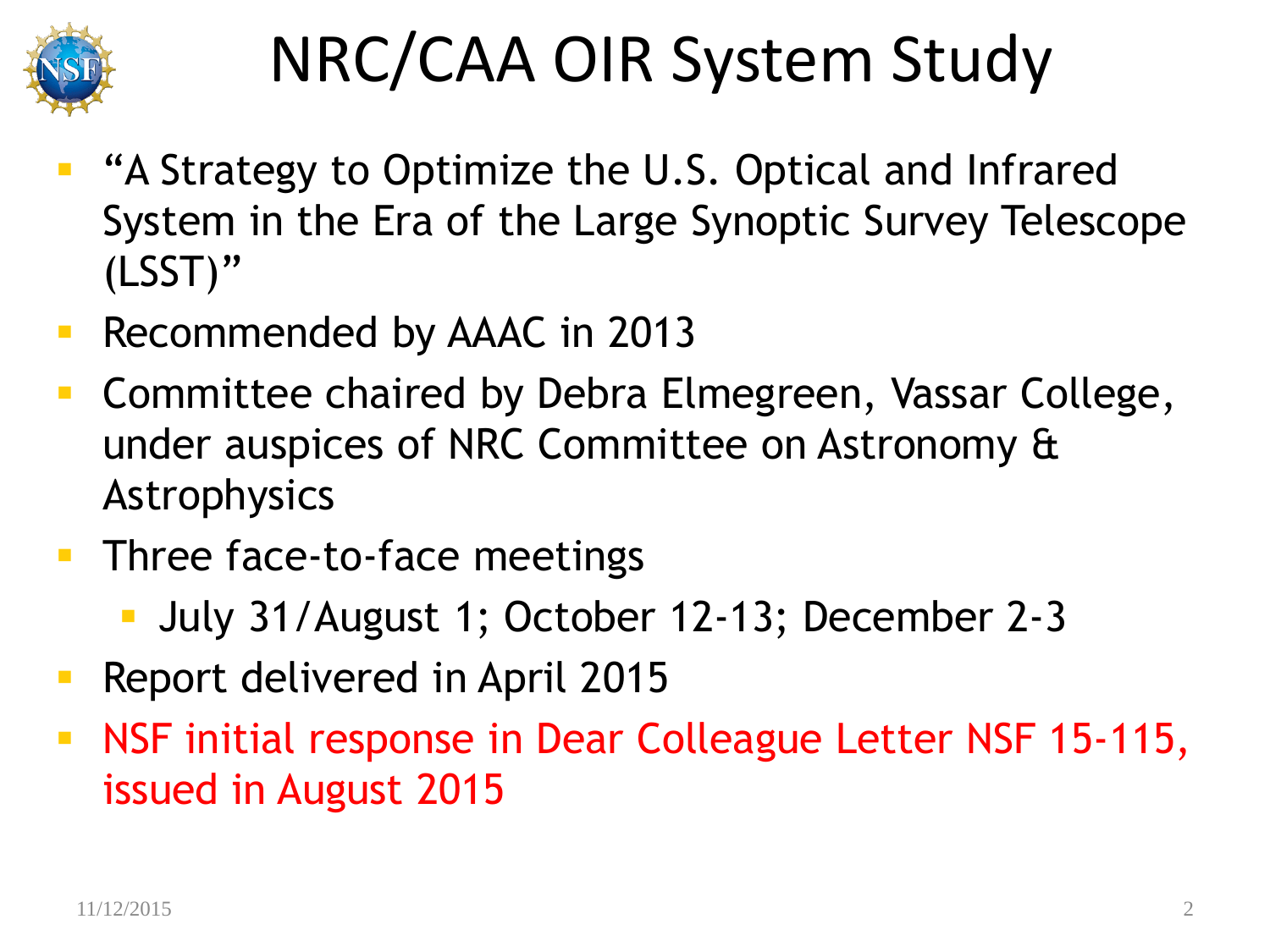

# NSF Goals of OIR Study

- Goal 1: Position the observational, instrumentation, data management, and support capabilities in U.S. OIR astronomy to best address the science frontiers and science goals as identified in the decadal surveys *"New Worlds, New Horizons in Astronomy and Astrophysics"* and *"Vision and Voyages for Planetary Sciences in the Decade 2013-2022"* in the era of LSST as the primary new federal asset in the OIR portfolio.
- Goal 2: Achieve the best science return from the NSF investment in night-time OIR astronomy, including, but not limited to, the role of the OIR system in delivering LSST-related science.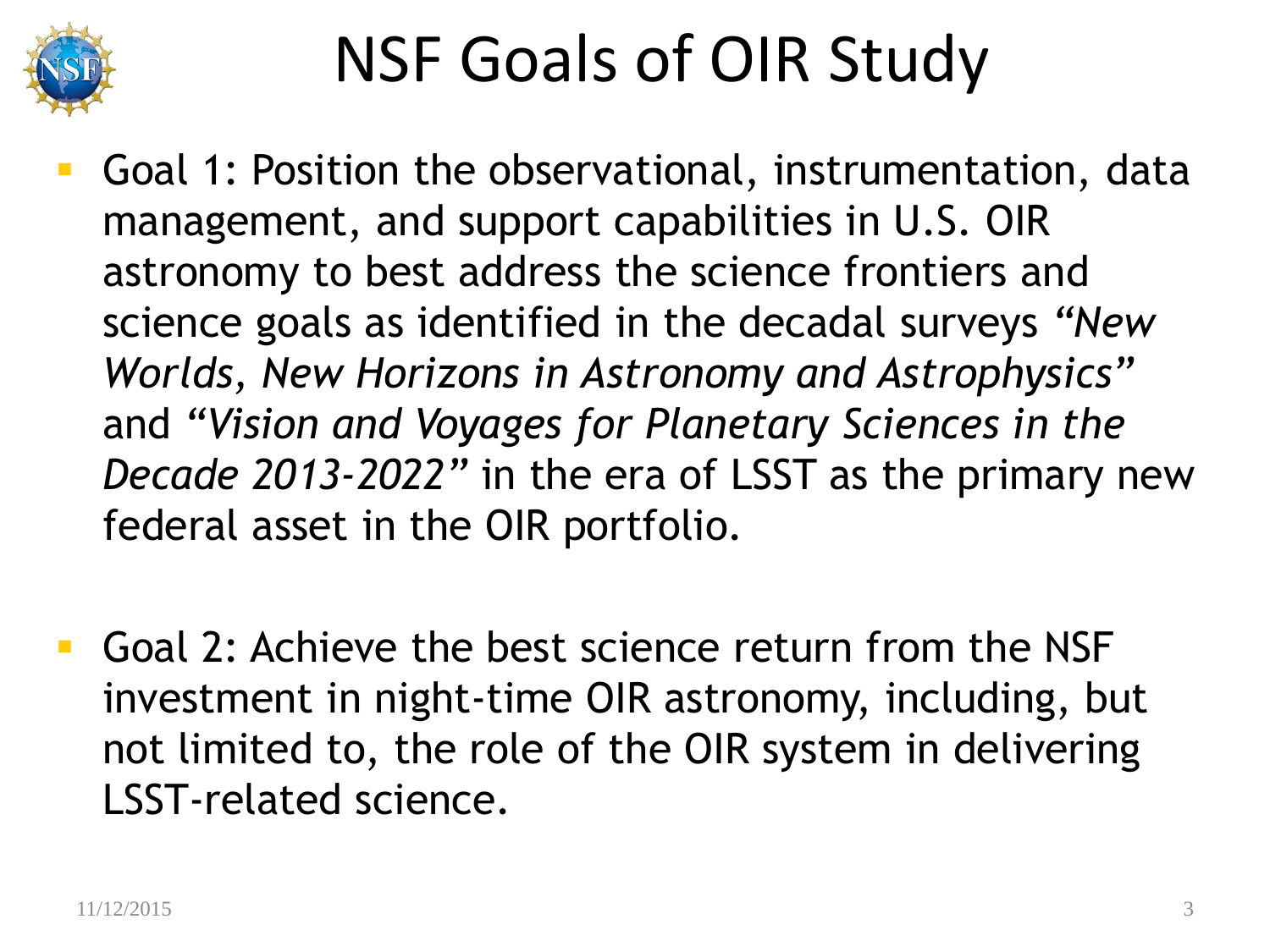

#### NSF-Desired Study Outcomes

- Working description of the OIR system, its capabilities and resources, inclusive of federal and non-federal assets
- **Maximize access to system capabilities for the U.S.** community, whenever possible
- **Focus on science outcomes and needed coordination, not** particular organizational structures
- Suggested paths forward on instrumentation & data management training/development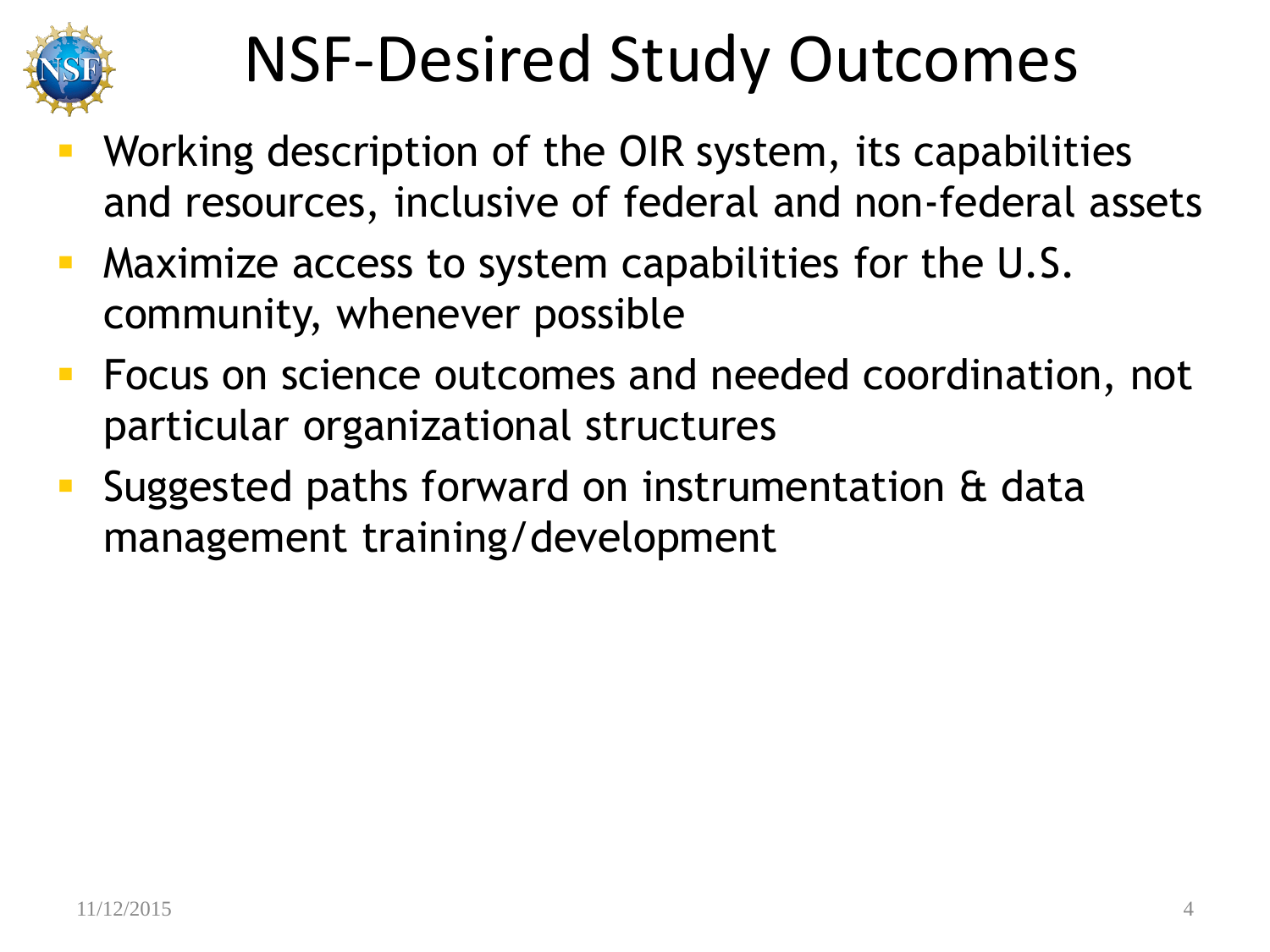

- R1: Direct NOAO to administer telescope-time exchange system
	- Under discussion with NOAO
	- **First, need data on who wants to offer time in marketplace**
	- **Probably needs injection of capital to succeed**
	- **Previous experience indicates that long-term commitments and** stability may be most important to community
- **R2: NOAO to lead community-wide planning process and** facilitate System organizing committee. NSF would solicit proposals to meet prioritized capabilities.
	- **A natural role for NOAO**
	- Relation to Mid-Scale Innovations Program (MSIP)?
	- See response to R3 below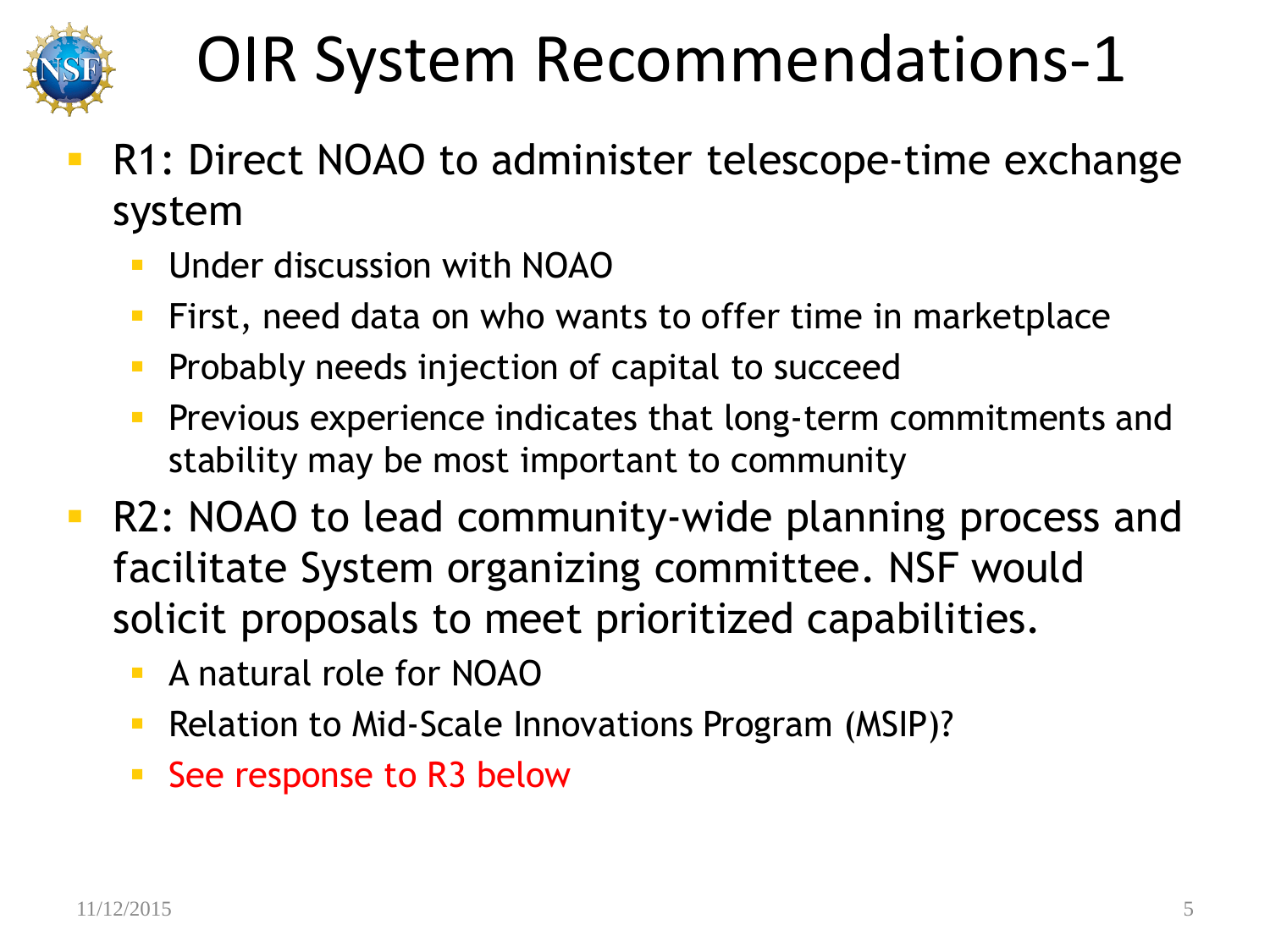

- R3: Wide-field highly multiplexed spectroscopic capability
	- Community working group (R2) needed to define highest priority science case and instrument requirements.
	- NSF wrote a letter to NOAO and LSST in August asking them to work jointly to develop specific requirements for this item and all the parts of Recommendation R4
	- Kavli Institute is supporting a workshop in February 2016 to move toward development of specific instrument requirements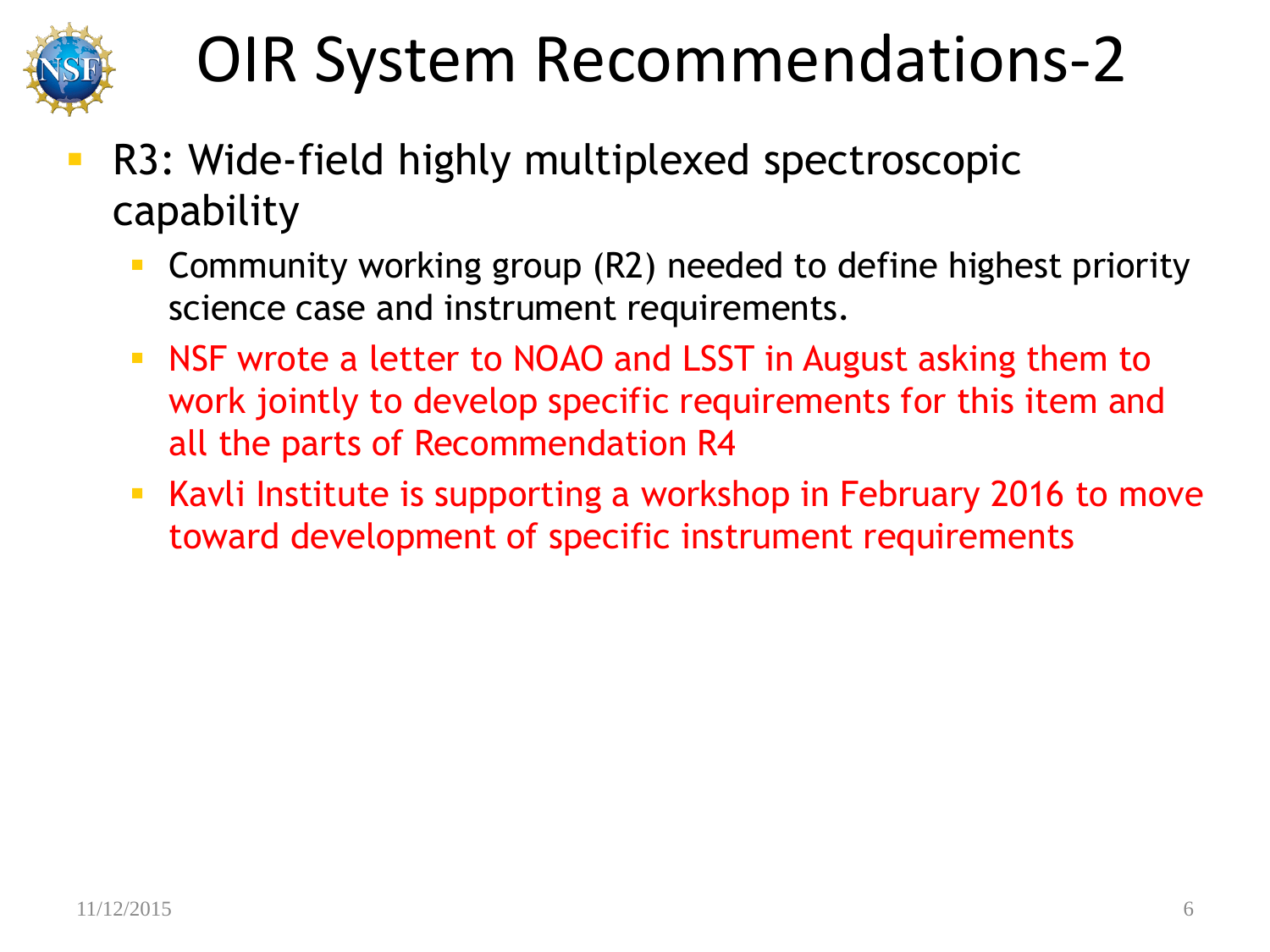

- R4a: Support development of event brokers for LSST
	- AST is funding several projects along these lines
		- **EXECTS 2 THEORY TRANSIER THEORY CONCOCO EXAMPLE THEORY CONCOCO FILM**
		- **INSPIRE grant: Joint Arizona-NOAO**
	- Special instance of the more global issue of development of Level 3 data products for LSST
- **R4b: Position Gemini-S for faint object spectroscopy** early in era of LSST operations
	- Gen 4#3 instrument for Gemini may meet this recommendation
	- **Feasibility studies for Gen 4#3 completed, with summaries** reported out at Gemini science meeting in June 2015
	- Gemini request for Proposals under construction, for release in 2016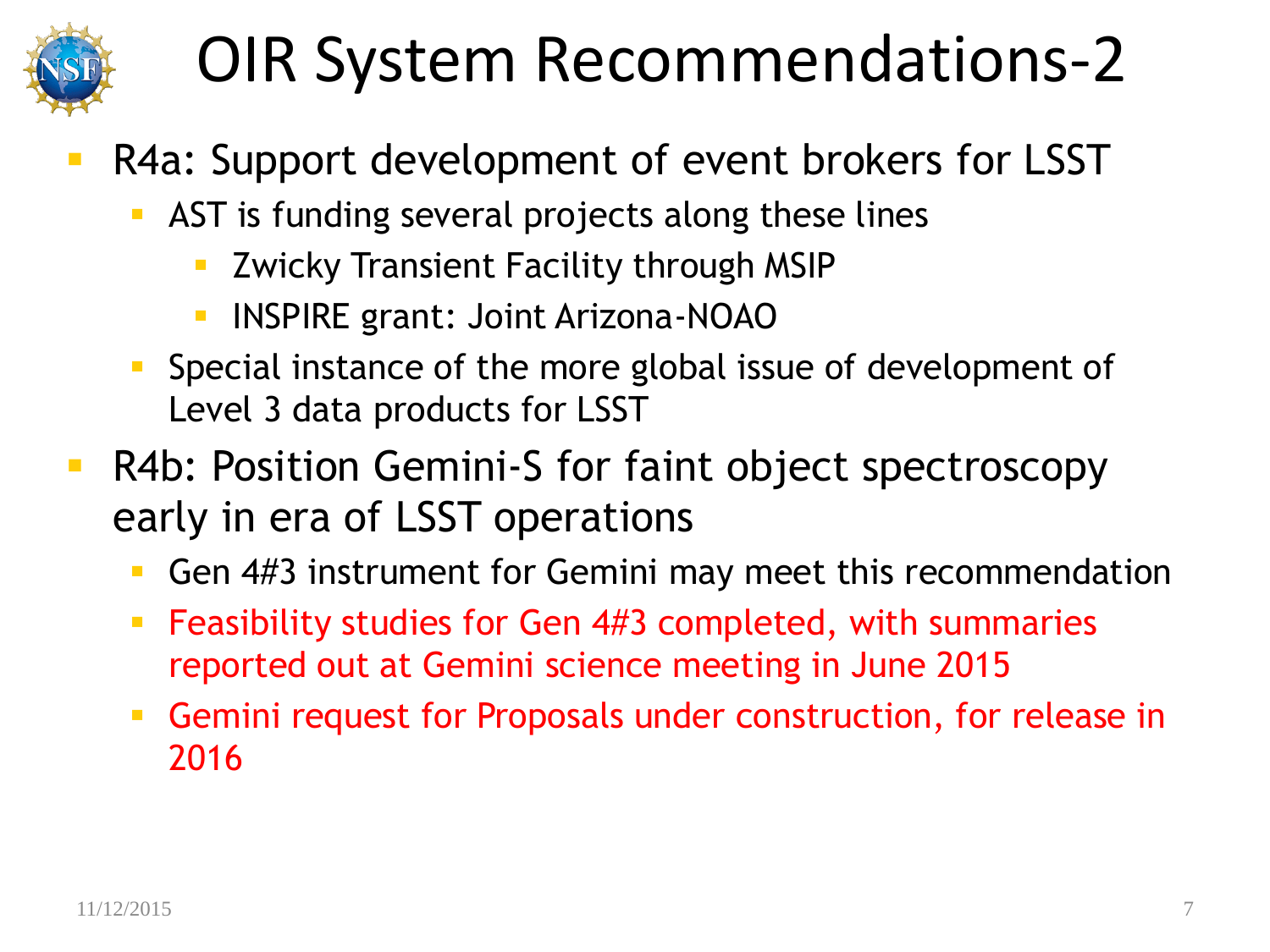

- R4c: Ensure that OIR system time can be allocated for faint transient observations prioritized by LSST event broker
	- AST is in discussion with Gemini partners, also NOAO
- **R4d: Enhance coordination among federal telescopes in** Southern Hemisphere to optimize LSST follow-up
	- **Active discussions between NOAO and LSST regarding** collaboration on LSST operations proposal
	- Gemini (Gemini Board + Observatory) is presently developing a Strategic Science Vision that will incorporate the changed landscape of O/IR telescopes in the post-2020 time frame
	- "Follow up" should mean coordination for "a range of studies," not just transient sources